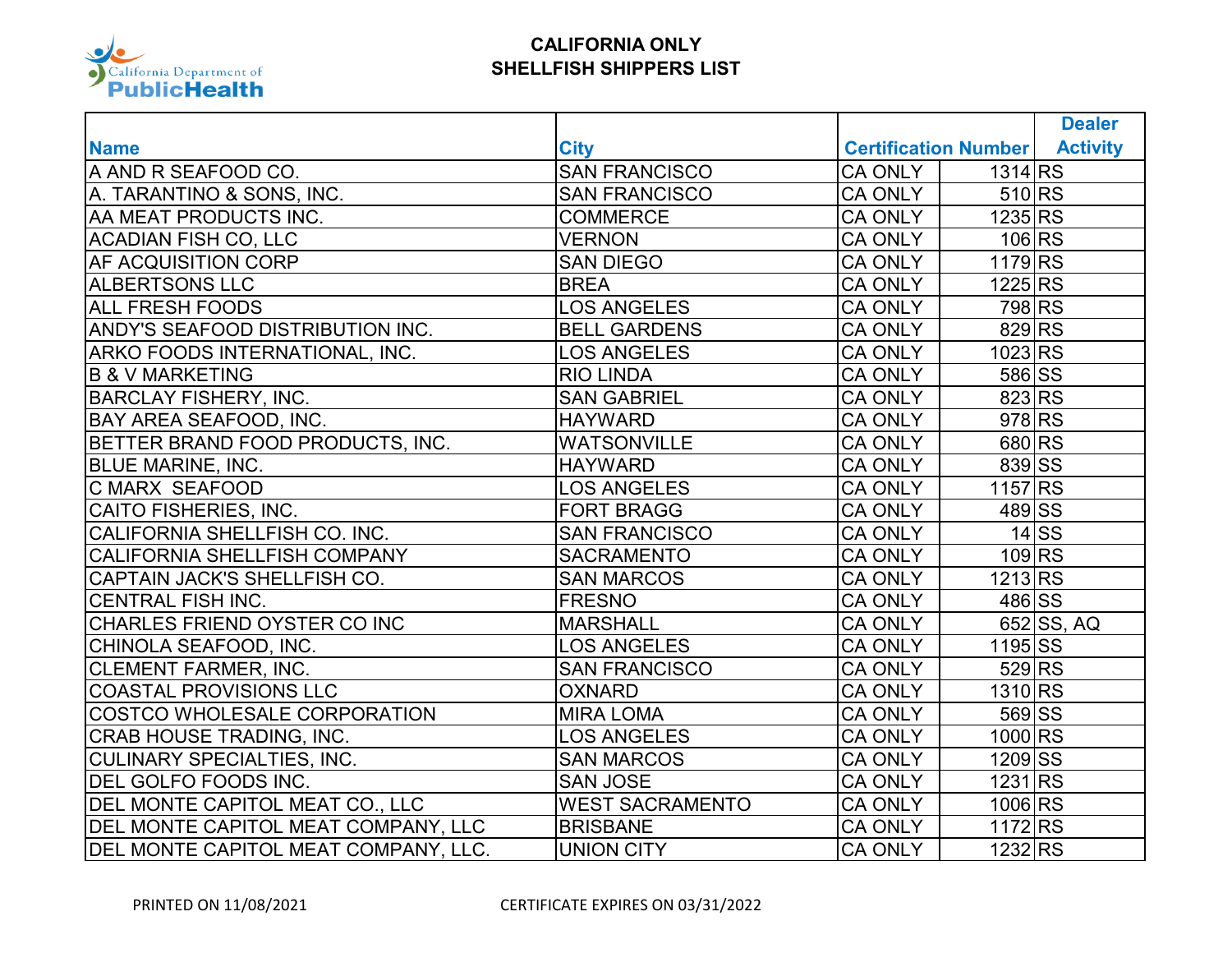

| DJV CORP INC. - LA SEAFOOD DIRECT    | NORTH HOLLYWOOD          | <b>CA ONLY</b> | 847 SS                    |         |
|--------------------------------------|--------------------------|----------------|---------------------------|---------|
| DONG LOI FOODS, INC.                 | <b>WESTMINSTER</b>       | <b>CA ONLY</b> | 837 RS                    |         |
| EVERGREEN SEAFOOD CORPORATION        | <b>ALHAMBRA</b>          | <b>CA ONLY</b> | $544$ <sub>RS</sub>       |         |
| <b>EXCLUSIVE FRESH, INC.</b>         | <b>EL GRANADA</b>        | <b>CA ONLY</b> | $552$ SP                  |         |
| <b>FRESH ENDEAVORS</b>               | <b>LOS ANGELES</b>       | <b>CA ONLY</b> | 422 RS                    |         |
| G & L SEAFOOD INC.                   | SOUTH EL MONTE           | <b>CA ONLY</b> | 968 RS                    |         |
| <b>G L FOOD WHOLESALES</b>           | <b>CITY OF INDUSTRY</b>  | <b>CA ONLY</b> | $646$ <sub>RS</sub>       |         |
| <b>GALLERIA MARKET L.P.</b>          | <b>LOS ANGELES</b>       | <b>CA ONLY</b> | 720 SS                    |         |
| <b>GOLDBERRY DISTRIBUTORS, INC.</b>  | <b>HAYWARD</b>           | <b>CA ONLY</b> | $814$ <sub>RS</sub>       |         |
| <b>GRANDY VENTURES INC</b>           | <b>SAN JOSE</b>          | <b>CA ONLY</b> | $377$ SS                  |         |
| <b>GREAT GOLDEN RIVER</b>            | <b>SAN JOSE</b>          | <b>CA ONLY</b> | 1017 <sub>RS</sub>        |         |
| <b>GREENLAND COLD STORAGE, LLC</b>   | <b>VERNON</b>            | <b>CA ONLY</b> | 989 RS                    |         |
| <b>GRUB MARKET, INC.</b>             | <b>HAYWARD</b>           | <b>CA ONLY</b> | 1279 RS                   |         |
| H. T. EVERGREEN, INC.                | <b>HAYWARD</b>           | <b>CA ONLY</b> | 1087 RS                   |         |
| HARVEST KING TRADING USA, LIMITED    | <b>ANAHEIM</b>           | <b>CA ONLY</b> | 1164 RS                   |         |
| <b>HAZEL FARMS LLC</b>               | <b>SUTTER CREEK</b>      | <b>CA ONLY</b> | 1236 RS                   |         |
| <b>HP FOOD SUPPLY</b>                | <b>SAN JOSE</b>          | <b>CA ONLY</b> | 1127 RS                   |         |
| <b>IJC FOOD DISTRIBUTION LLC</b>     | <b>SAN BRUNO</b>         | <b>CA ONLY</b> | $1105$ <sub>RS</sub>      |         |
| <b>INGARDIA BROS. PRODUCE, INC.</b>  | <b>SANTA ANA</b>         | <b>CA ONLY</b> | $775\overline{\text{SS}}$ |         |
| J FOODS INC. - J.C. FOOD             | <b>MONTEBELLO</b>        | <b>CA ONLY</b> | 979 SS                    |         |
| JORDANO'S, INC.                      | <b>SANTA BARBARA</b>     | <b>CA ONLY</b> | 943 RS                    |         |
| KARPA TRADING, INC.                  | SOUTH EL MONTE           | <b>CA ONLY</b> | 808 RS                    |         |
| KING FISH, INC.                      | <b>BURBANK</b>           | <b>CA ONLY</b> |                           | $78$ SS |
| <b>KIYOI INC.</b>                    | <b>SAN MATEO</b>         | <b>CA ONLY</b> | 1286 RS                   |         |
| LAX-C, INC.                          | <b>LOS ANGELES</b>       | <b>CA ONLY</b> | 774 SS                    |         |
| <b>LEONG-KUBA SEA PRODUCTS</b>       | <b>SAN DIEGO</b>         | <b>CA ONLY</b> | 293 SS                    |         |
| <b>LOCAL BOUNTY - REAL GOOD FISH</b> | <b>MOSS LANDING</b>      | <b>CA ONLY</b> | 1302 SS                   |         |
| MAR DIVINO SEAFOOD INC.              | <b>LOS ANGELES</b>       | <b>CA ONLY</b> | 915 SS                    |         |
| <b>MARUHANA USA</b>                  | <b>COMMERCE</b>          | <b>CA ONLY</b> | 593 RS                    |         |
| MIN FOOD INC.                        | <b>CITY OF INDUSTURY</b> | <b>CA ONLY</b> | 1274 RS                   |         |
| MODESTO FISH CO., INC.               | <b>DENAIR</b>            | <b>CA ONLY</b> | $710$ <sub>RS</sub>       |         |
| MONTEREY FISH COMPANY, INC.          | <b>MONTEREY</b>          | <b>CA ONLY</b> | 730 SS                    |         |
| MUTUAL TRADING CO, INC.              | <b>EL MONTE</b>          | <b>CA ONLY</b> | 1291 <sub>RS</sub>        |         |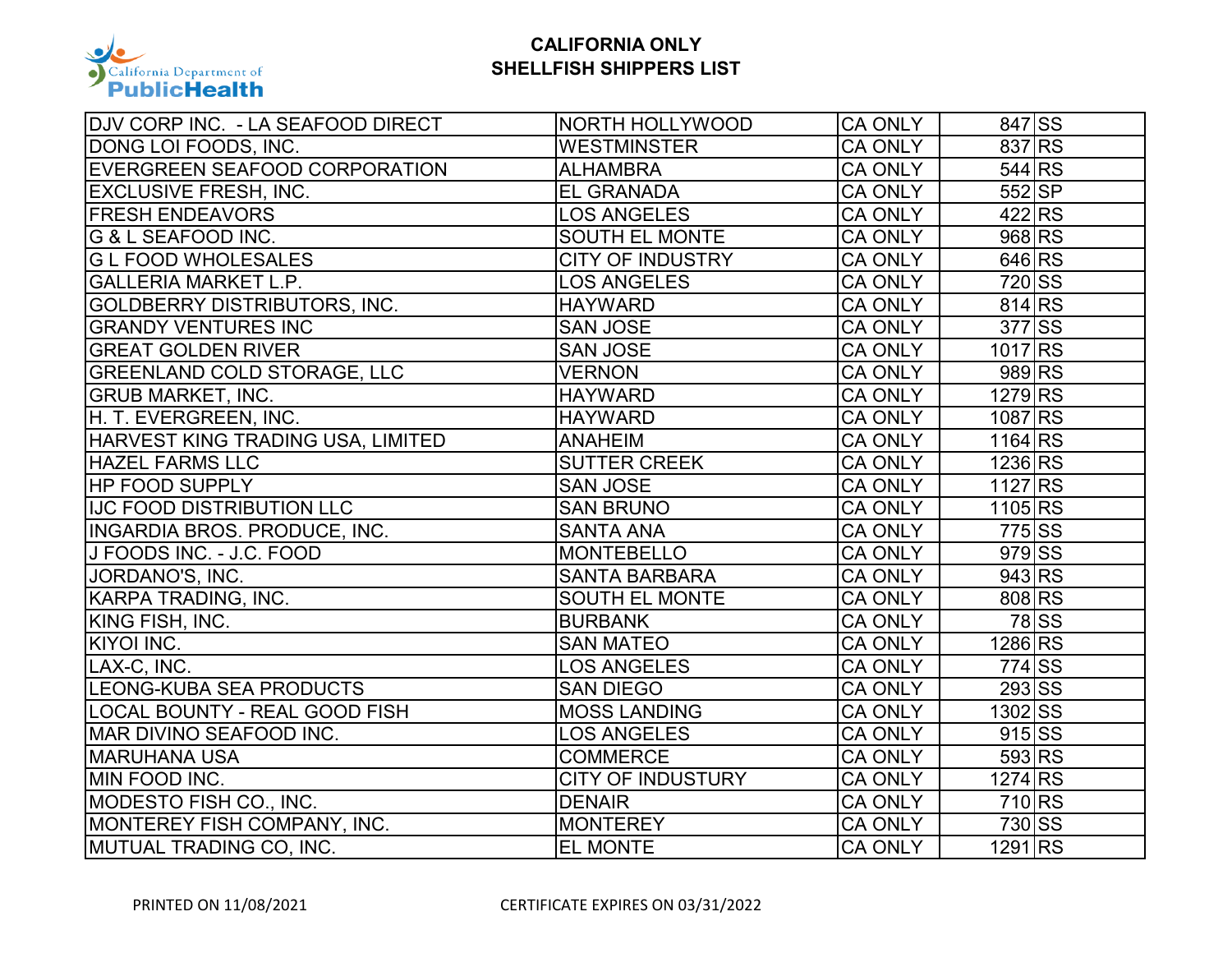

| NAM HOA FISH MARKET                          | <b>LOS ANGELES</b>       | <b>CA ONLY</b> | 443 RS                    |
|----------------------------------------------|--------------------------|----------------|---------------------------|
| NEW ENGLAND LOBSTER CO. INC.                 | <b>BURLINGAME</b>        | <b>CA ONLY</b> | 555 RS                    |
| NEW TAIWAN TRADING CORPORATION               | <b>EL MONTE</b>          | <b>CA ONLY</b> | $973$ SS                  |
| <b>NORTH BAY SHELLFISH</b>                   | <b>MCKINLEYVILLE</b>     | <b>CA ONLY</b> | $210$ SS, AQ              |
| OCEAN GROUP, INC.                            | <b>OCEANSIDE</b>         | <b>CA ONLY</b> | 1014 SS                   |
| <b>OCEAN JEWELS</b>                          | <b>LOS ANGELES</b>       | <b>CA ONLY</b> | 880 SS                    |
| <b>OCEAN PRIDE SEAFOOD</b>                   | <b>VENTURA</b>           | CA ONLY        | 635 SS                    |
| <b>OCEAN QUEEN USA, INC.</b>                 | <b>HAYWARD</b>           | <b>CA ONLY</b> | 1139 SS                   |
| OCEANWORLD SEAFOOD INC.                      | SOUTH EL MONTE           | <b>CA ONLY</b> | $953$ <sub>RS</sub>       |
| <b>OCOMAR ENTERPRISES LLC</b>                | <b>SAN FRANCISCO</b>     | <b>CA ONLY</b> | $1289$ SS                 |
| <b>OHANA SEAFOOD</b>                         | <b>MODESTO</b>           | <b>CA ONLY</b> | $1243$ <sub>RS</sub>      |
| ON-LINE SEAFOOD, INC.                        | <b>LAKE FOREST</b>       | <b>CA ONLY</b> | 1015 RS                   |
| OS'CAR TRADING, INC.                         | <b>SOUTH EL MONTE</b>    | <b>CA ONLY</b> | 745 RS                    |
| OSPREY SEAFOOD OF CALIFORNIA INC.            | <b>SAN FRANCISCO</b>     | <b>CA ONLY</b> | $139$ SS                  |
| P & D SEAFOOD CO.                            | <b>LOS ANGELES</b>       | <b>CA ONLY</b> | $343\overline{\text{RS}}$ |
| PACIFIC HARVEST SEAFOODS, INC.               | <b>SAN JUAN BAUTISTA</b> | <b>CA ONLY</b> | 232 RS                    |
| PACIFIC SHELLFISH INC.                       | <b>SAN DIEGO</b>         | <b>CA ONLY</b> | 379 SS                    |
| PESCADERIA TAMPICO SEAFOOD                   | <b>LOS ANGELES</b>       | <b>CA ONLY</b> | 717 RS                    |
| PIER 46 SEAFOOD COMPANY                      | <b>TEMPLETON</b>         | CA ONLY        | 793 SS                    |
| PLAZA DE MARISCOS, INC.                      | <b>HUNTINGTON PARK</b>   | <b>CA ONLY</b> | 469RS                     |
| PUERTO PENASCO INC.                          | <b>LOS ANGELES</b>       | <b>CA ONLY</b> | 1257 RS                   |
| QMC FOODS INC.                               | <b>SANTA CLARA</b>       | <b>CA ONLY</b> | 1069 RS                   |
| R & P SEAFOOD CORPORATION                    | <b>LOS ANGELES</b>       | <b>CA ONLY</b> | 1033 RS                   |
| RIVERA FOOD SERVICE, INC.                    | <b>EL MONTE</b>          | <b>CA ONLY</b> | 844 RS                    |
| ROBBIE'S OCEAN FRESH SEAFOOD, INC.           | <b>MONTEREY</b>          | <b>CA ONLY</b> | 643 SS                    |
| ROBERT BUGATO ENTERPRISES, INC.              | <b>BODEGA BAY</b>        | <b>CA ONLY</b> | $525$ SS                  |
| <b>ROCK BOTTOM COMMERICAL FISHING</b>        | <b>OJAI</b>              | <b>CA ONLY</b> | $1306$ SS                 |
| <b>ROSE MEAT SERVICES, INC.</b>              | <b>VERNON</b>            | <b>CA ONLY</b> | $1153$ <sub>RS</sub>      |
| SAN DIEGO SEAFOOD, INC.                      | <b>NATIONAL CITY</b>     | <b>CA ONLY</b> | 821 SS                    |
| <b>SEA STEPHANIE FISH</b>                    | <b>LOS ALAMOS</b>        | CA ONLY        | 1238 RS                   |
| <b>SEAFOOD DIMENSIONS INTERNATIONAL INC.</b> | <b>YORBA LINDA</b>       | <b>CA ONLY</b> | 739 RS                    |
| <b>SEAFOOD DISTRIBUTORS</b>                  | <b>LOS ANGELES</b>       | CA ONLY        | 503 RS                    |
| <b>SEAFOOD GROUP, INC.</b>                   | <b>LOS ANGELES</b>       | <b>CA ONLY</b> | 785 RS                    |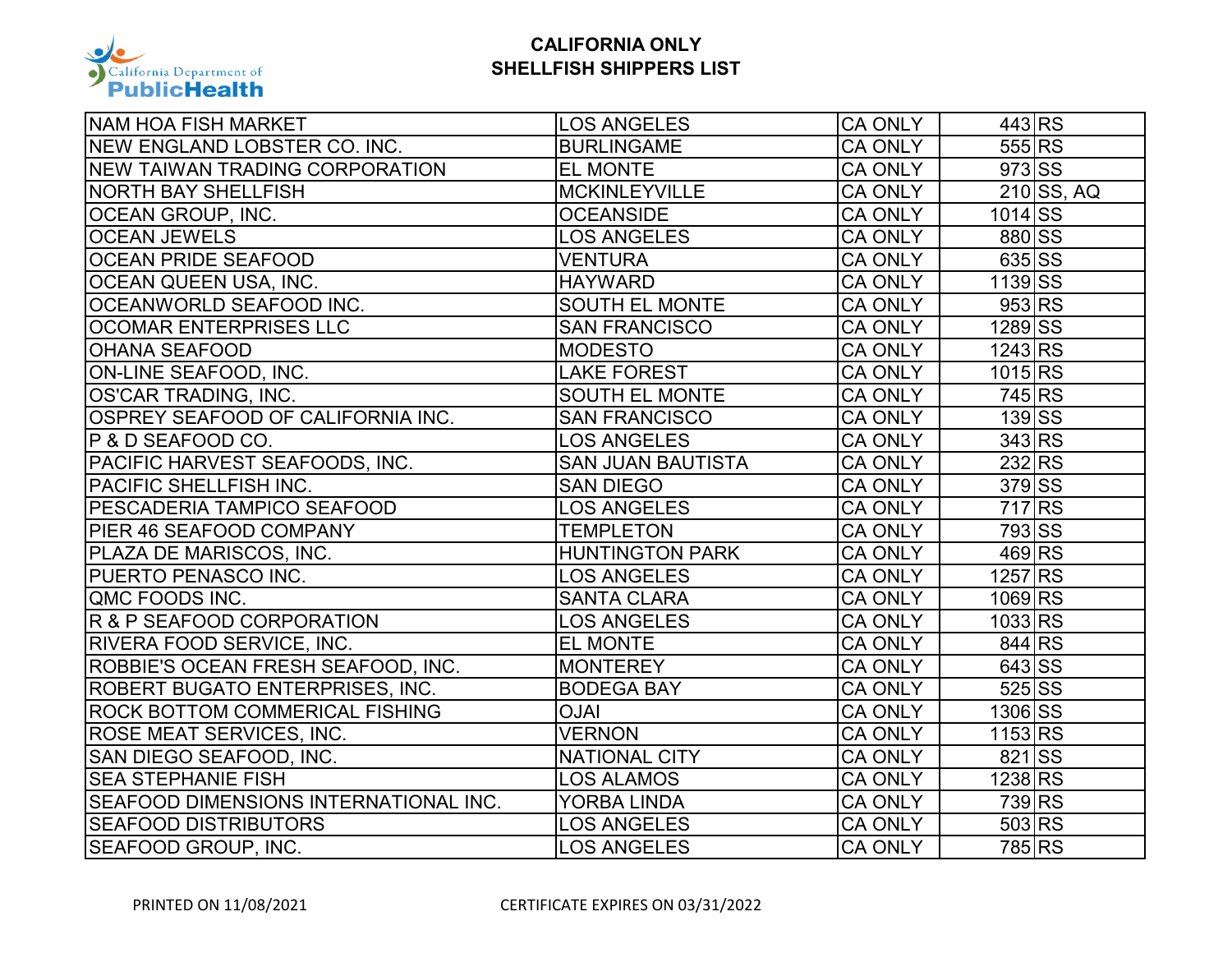

| SEALAND SEAFOOD INC.                             | <b>LOS ANGELES</b>      | <b>CA ONLY</b> | 1065 RS              |               |
|--------------------------------------------------|-------------------------|----------------|----------------------|---------------|
| SEAQUEST SEAFOOD CORPORATION                     | <b>CITY OF INDUSTRY</b> | <b>CA ONLY</b> | 1049 RS              |               |
| SHAMROCK FOODS COMPANY - EASTVALE FOODS EASTVALE |                         | <b>CA ONLY</b> | 939 RS               |               |
| <b>SIERRA SEAFOOD SPECIALTIES</b>                | <b>OAKHURST</b>         | <b>CA ONLY</b> | 495 SS               |               |
| <b>SJ DISTRIBUTORS INC.</b>                      | <b>MAYWOOD</b>          | <b>CA ONLY</b> | 1188 RS              |               |
| <b>SJ DISTRIBUTORS INC.</b>                      | <b>MILPITAS</b>         | <b>CA ONLY</b> | 1032 RS              |               |
| SJ DISTRIBUTORS INC.                             | <b>RICHMOND</b>         | <b>CA ONLY</b> | 1194 RS              |               |
| <b>SJ DISTRIBUTORS INC.</b>                      | <b>SACRAMENTO</b>       | <b>CA ONLY</b> | 1277 RS              |               |
| SJ DISTRIBUTORS INC.                             | <b>STOCKTON</b>         | <b>CA ONLY</b> | 1092 RS              |               |
| SKY GLOBAL FOOD, INC.                            | <b>LOS ANGELES</b>      | <b>CA ONLY</b> | $1064$ <sub>RS</sub> |               |
| <b>SOL AZUL USA - PACIFIC PREMIER OYSTERS</b>    | <b>CHULA VISTA</b>      | <b>CA ONLY</b> | 667RS                |               |
| SOLO FOODS, INC.                                 | <b>WILMINGTON</b>       | <b>CA ONLY</b> | 1186 SS              |               |
| <b>SONGHAI TOMEY CORPORATION</b>                 | <b>LOS ANGELES</b>      | <b>CA ONLY</b> | 736 SS               |               |
| SOUTHEAST ASIAN FOOD PRODUCT                     | <b>SAN FRANCISCO</b>    | <b>CA ONLY</b> | 741 RS               |               |
| SOUTHERN STAR TRADING, INC.                      | <b>SOUTH EL MONTE</b>   | <b>CA ONLY</b> | 1151 RS              |               |
| SOVEREIGN SEAFOODS, INC.                         | <b>SANTA BARBARA</b>    | <b>CA ONLY</b> | 369 SS               |               |
| STAGNARO BROS. SEAFOOD, INC.                     | <b>SANTA CRUZ</b>       | <b>CA ONLY</b> | 223 SS               |               |
| <b>STARBIRD MARICULTURE</b>                      | <b>MARSHALL</b>         | <b>CA ONLY</b> |                      | $1059$ SS, AQ |
| <b>STERLING PACIFIC MEAT CO.</b>                 | <b>COMMERCE</b>         | <b>CA ONLY</b> | 636 SS               |               |
| SUNH FISH, INC.                                  | <b>SACRAMENTO</b>       | <b>CA ONLY</b> | $959$ SS             |               |
| <b>SUPREMA MEATS INC.</b>                        | <b>OAKLAND</b>          | <b>CA ONLY</b> | 1093 RS              |               |
| SYSCO CENTRAL CALIFORNIA, INC.                   | <b>MODESTO</b>          | <b>CA ONLY</b> | 619RS                |               |
| SYSCO LOS ANGELES, INC.                          | <b>WALNUT</b>           | <b>CA ONLY</b> | 1180 RS              |               |
| <b>SYSCO RIVERSIDE, INC.</b>                     | <b>RIVERSIDE</b>        | <b>CA ONLY</b> | $1012$ <sub>RS</sub> |               |
| SYSCO SAN DIEGO, INC.                            | <b>POWAY</b>            | <b>CA ONLY</b> | 1147 RS              |               |
| SYSCO VENTURA INC.                               | <b>OXNARD</b>           | <b>CA ONLY</b> | 649RS                |               |
| T&M SEAFOOD, INC.                                | <b>CHULA VISTA</b>      | <b>CA ONLY</b> | 479RS                |               |
| <b>T &amp; V WHOLESALE FOOD, INC.</b>            | <b>SANTA CLARA</b>      | <b>CA ONLY</b> | 1025 RS              |               |
| T.A.E.C., LLC                                    | <b>PLEASANTON</b>       | <b>CA ONLY</b> | 1254 RS              |               |
| T.P. SEAFOOD AND MEAT COMPANY, INC               | <b>SAN FRANCISCO</b>    | <b>CA ONLY</b> | 442 RS               |               |
| TAPIA ENTERPRISES, INC.                          | <b>FRESNO</b>           | <b>CA ONLY</b> | $983$ <sub>RS</sub>  |               |
| TARDIO ENTERPRISES, INC.                         | SOUTH SAN FRANCISCO     | <b>CA ONLY</b> | $255$ SP             |               |
| <b>TASTY FOOD SERVICES</b>                       | <b>CITY OF INDUSTRY</b> | <b>CA ONLY</b> | 1241 RS              |               |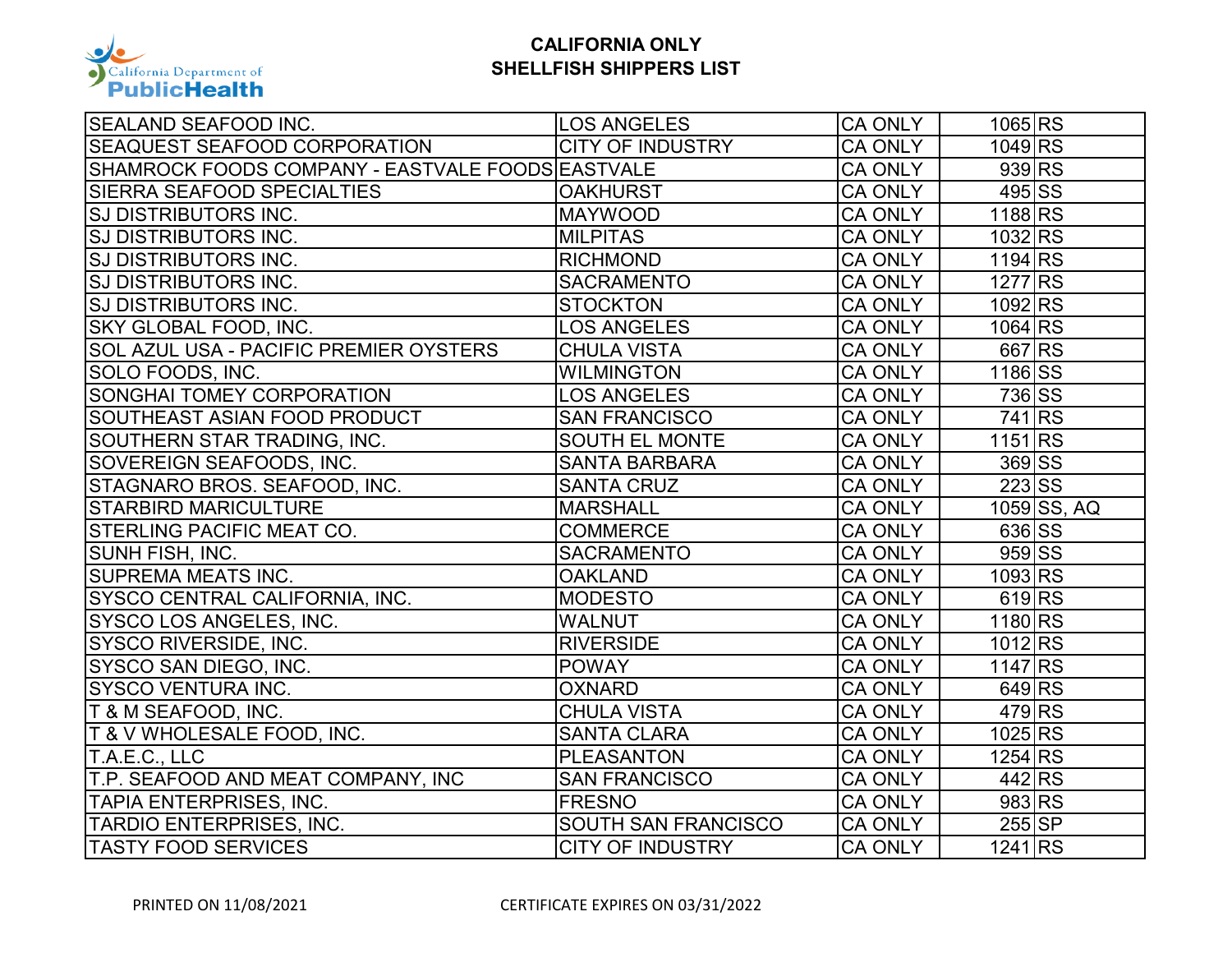

| THE FISH COMPANY, INC.             | <b>SAN FRANCISCO</b>   | <b>CA ONLY</b> |                     | $196$ $S\overline{S}$ |                |
|------------------------------------|------------------------|----------------|---------------------|-----------------------|----------------|
| TOMALES BAY OYSTERS COMPANY LLC    | <b>MARSHALL</b>        | <b>CA ONLY</b> |                     |                       | 867 SS, WS, AQ |
| TRUE WORLD FOODS SACRAMENTO, LLC.  | <b>SACRAMENTO</b>      | <b>CA ONLY</b> | 804 SS              |                       |                |
| TRUE WORLD FOODS SAN FRANCISCO LLC | <b>SAN LEANDRO</b>     | <b>CA ONLY</b> | 228 SS              |                       |                |
| U.S. FOODS                         | VISTA                  | <b>CA ONLY</b> |                     | 188RS                 |                |
| UNIFIED SEAFOOD CO. INC.           | <b>LOS ANGELES</b>     | <b>CA ONLY</b> | 365 RS              |                       |                |
| UNISTAR FOODS, INC.                | <b>POMONA</b>          | <b>CA ONLY</b> | 940 RS              |                       |                |
| UNITED FOOD WHOLESALERS, INC.      | <b>LOS ANGELES</b>     | <b>CA ONLY</b> | 580 RS              |                       |                |
| UNIVERSAL SEAFOOD                  | <b>NORTH HOLLYWOOD</b> | <b>CA ONLY</b> | 1206 SS             |                       |                |
| UNIVERSITY MEAT, INC.              | <b>COMMERCE</b>        | <b>CA ONLY</b> | 1216 RS             |                       |                |
| US FOODS                           | LIVERMORE              | <b>CA ONLY</b> | $640$ <sub>RS</sub> |                       |                |
| US FOODSERVICE LOS ANGELES         | LA MIRADA              | <b>CA ONLY</b> | 869 RS              |                       |                |
| UTBLO, INC.                        | <b>LOS ALAMITOS</b>    | <b>CA ONLY</b> | 573 SS              |                       |                |
| <b>WANG GLOBALNET</b>              | <b>HAYWARD</b>         | <b>CA ONLY</b> | 1218 RS             |                       |                |
| <b>WAYNE PROVISION COMPANY</b>     | <b>VERNON</b>          | <b>CA ONLY</b> | 722 SS              |                       |                |
| WHOLE FOOD TRADING CO.             | <b>VERNON</b>          | <b>CA ONLY</b> | 1018 <sub>RS</sub>  |                       |                |
| WILD LOCAL SEAFOOD CO              | VENTURA                | <b>CA ONLY</b> | $1111$ SS           |                       |                |
| WIN WOO TRADING, LLC               | <b>HAYWARD</b>         | <b>CA ONLY</b> | 673 RS              |                       |                |
| WISMETTAC ASIAN FOODS, INC.        | <b>SAN DIEGO</b>       | <b>CA ONLY</b> | 1129 RS             |                       |                |
| WISMETTAC ASIAN FOODS, INC.        | <b>BRISBANE</b>        | <b>CA ONLY</b> | 697 RS              |                       |                |
| WO HING CO., LLC                   | <b>OAKLAND</b>         | <b>CA ONLY</b> | 1188RS              |                       |                |
| WOOSUNG AMERICA CORP.              | <b>HAYWARD</b>         | <b>CA ONLY</b> | 827 SS              |                       |                |
| <b>WORLD FOODS CENTER</b>          | <b>MENLO PARK</b>      | <b>CA ONLY</b> | 852 RS              |                       |                |
| YAMAMOTO FISH CO.                  | <b>LOS ANGELES</b>     | <b>CA ONLY</b> | $645$ SS            |                       |                |